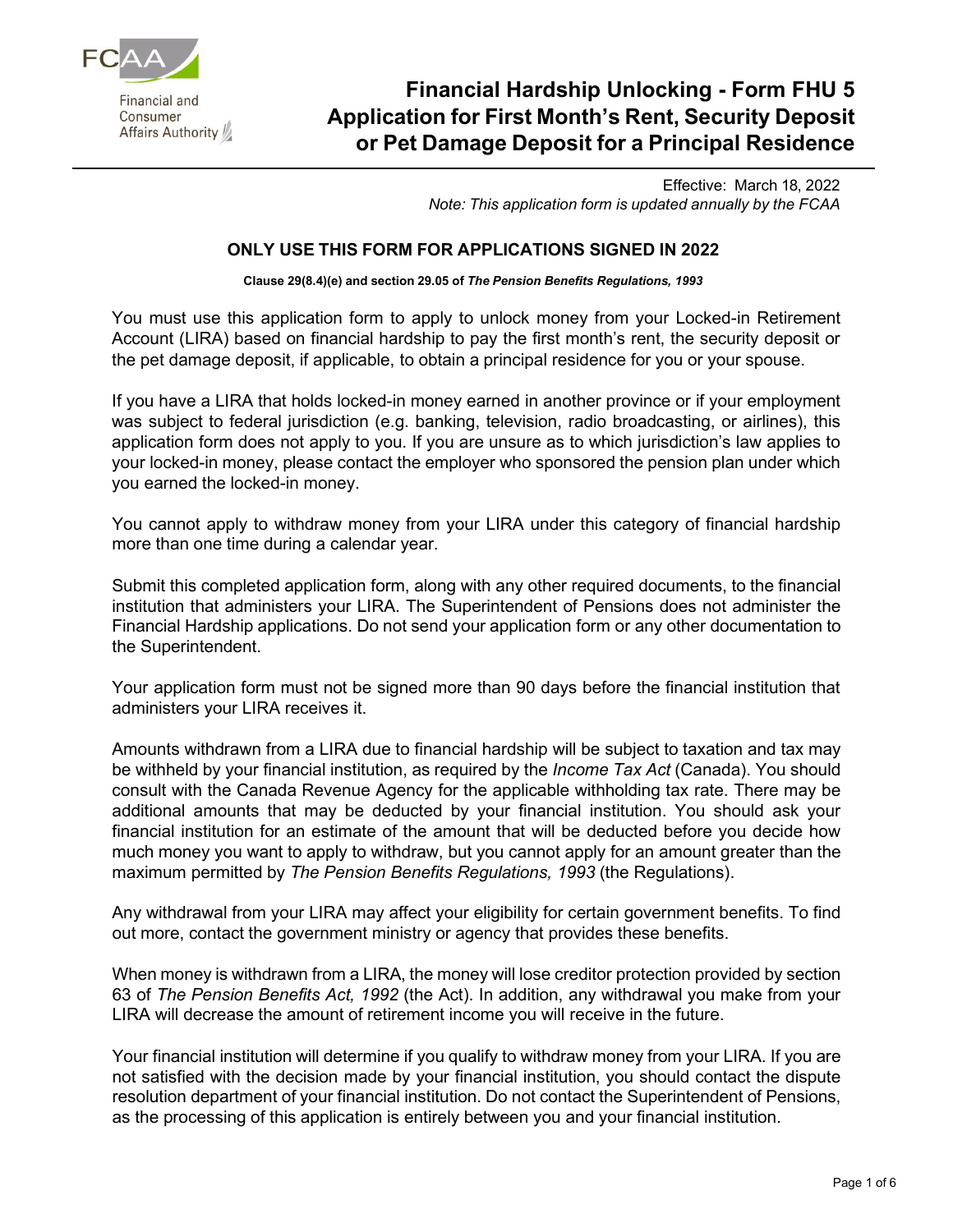If your application is approved, the money may be paid to you as a lump sum payment or by transfer to a registered retirement savings plan (RRSP).

This application form and the required information, signatures and supporting documentation are required by the Regulation.

Note: The personal information that you provide on this application form and on any other submitted document is necessary for your financial institution to determine if you qualify to have money released from your LIRA for reasons of financial hardship. If you have any questions about the collection, use or disclosure of your personal information, please check the Privacy Policy of the financial institution holding your locked-in money. The financial institution and its representatives are required to comply with all applicable privacy requirements in dealing with the information provided as part of this application.

#### **Spouse's Consent to Withdrawal and Waiver of Entitlements**

If you have a spouse, you may not make a withdrawal from the LIRA unless the financial institution that administers the LIRA receives your Spouse's Consent to Withdrawal and Waiver of Entitlements in Form 6 of the Appendix in the Regulations. Form 6 must be signed by your spouse in the presence of a witness and outside your presence not more than 90 days before the date of the withdrawal.

#### *Definition of Spouse*

Clause 2(1)(ff) of the Act defines "spouse" as follows:

(ff) **"spouse"** means:

- (i) a person who is married to a member or former member; or
- (ii) if a member or former member is not married, a person with whom the member or former member is cohabiting as spouses at the relevant time and who has been cohabiting continuously with the member or former member as his or her spouse for at least one year prior to the relevant time.

### **Additional Information**

For additional information regarding financial hardship unlocking, please visit our website at: <https://www.fcaa.gov.sk.ca/>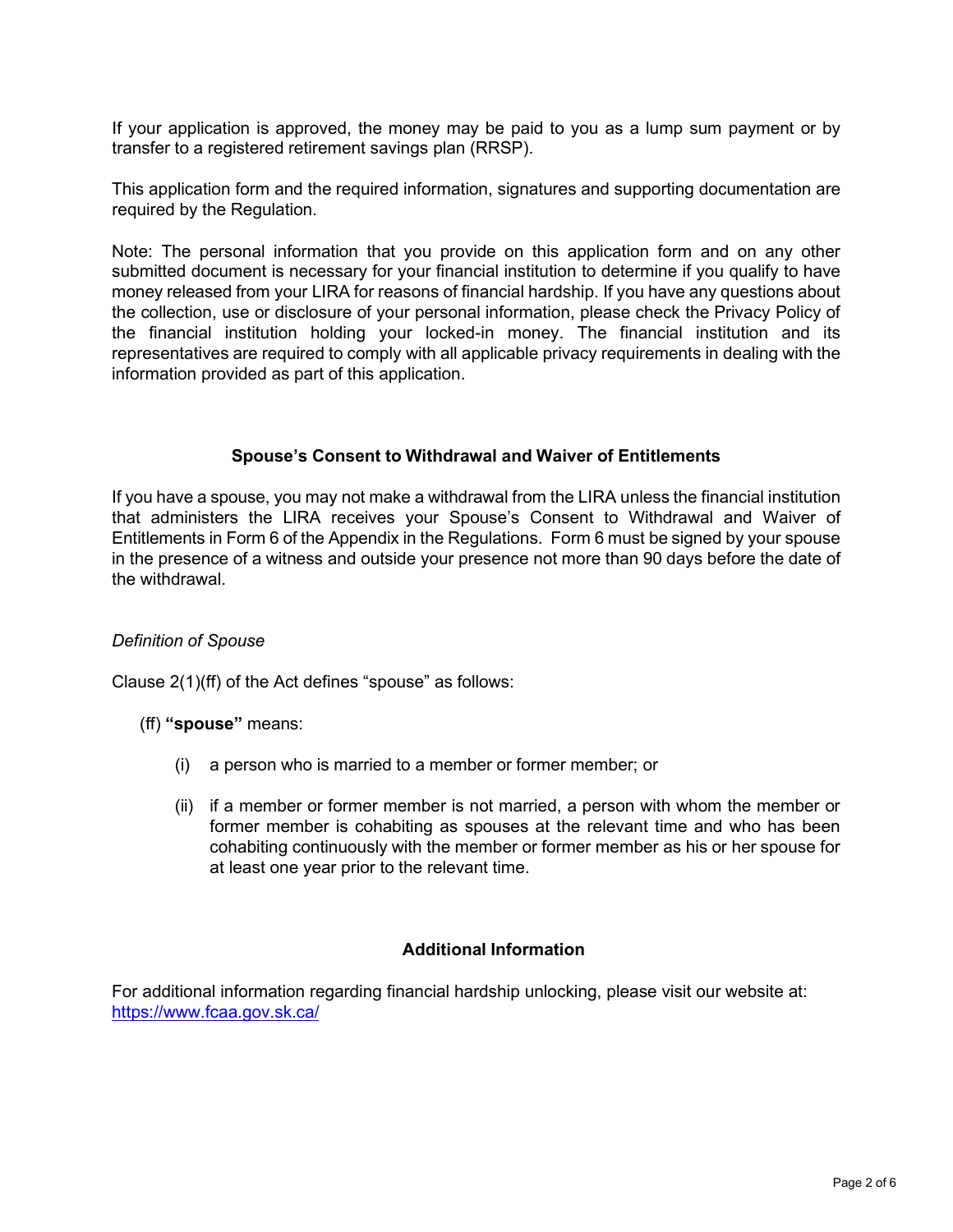# **APPLICANT INFORMATION**

# **Part 1 – Information about the Owner of the LIRA**

**1. Provide the following information about yourself:**

| <b>LAST NAME</b>       | <b>FIRST NAME</b> |             | <b>MIDDLE NAME</b>         |
|------------------------|-------------------|-------------|----------------------------|
| <b>MAILING ADDRESS</b> |                   |             |                            |
| <b>CITY</b>            | <b>PROVINCE</b>   | POSTAL CODE | <b>TELEPHONE</b>           |
| <b>EMAIL ADDRESS</b>   |                   |             | DATE OF BIRTH (MM/DD/YYYY) |

**2. Provide the following information about your LIRA from which you are applying to withdraw money:**

| NAME OF FINANCIAL INSTITUTION HOLDING LIRA |  |
|--------------------------------------------|--|
|                                            |  |
| <b>ACCOUNT NUMBER OF LIRA</b>              |  |
|                                            |  |

**3. Please refer to the definition of "spouse" under the Act. If you have a spouse on the date you sign this Application, provide the following information about your spouse:**

| <b>LAST NAME</b>                         | <b>FIRST NAME</b> |             | <b>MIDDLE NAME</b> |
|------------------------------------------|-------------------|-------------|--------------------|
| MAILING ADDRESS $\Box$ SAME AS APPLICANT |                   |             |                    |
| <b>CITY</b>                              | <b>PROVINCE</b>   | POSTAL CODE | <b>TELEPHONE</b>   |

# **Part 2 – First Month's Rent, Security Deposit or Pet Damage Deposit**

To qualify to withdraw money from your LIRA based on this category of financial hardship, you must require the money to pay the first month's rent, the security deposit or the pet damage deposit, if applicable, to obtain a principal residence for you or your spouse.

#### **Important**

You may apply only once in a calendar year to withdraw money from your LIRA under this category of financial hardship.

**1. Other than this application, have you applied to withdraw money from this LIRA based on this category of financial hardship at any time during 2022?**



If you answered "**Yes**", you cannot apply again based on this category of financial hardship from this LIRA this year. You must wait until 2023 to apply under this category and use the 2023 application form.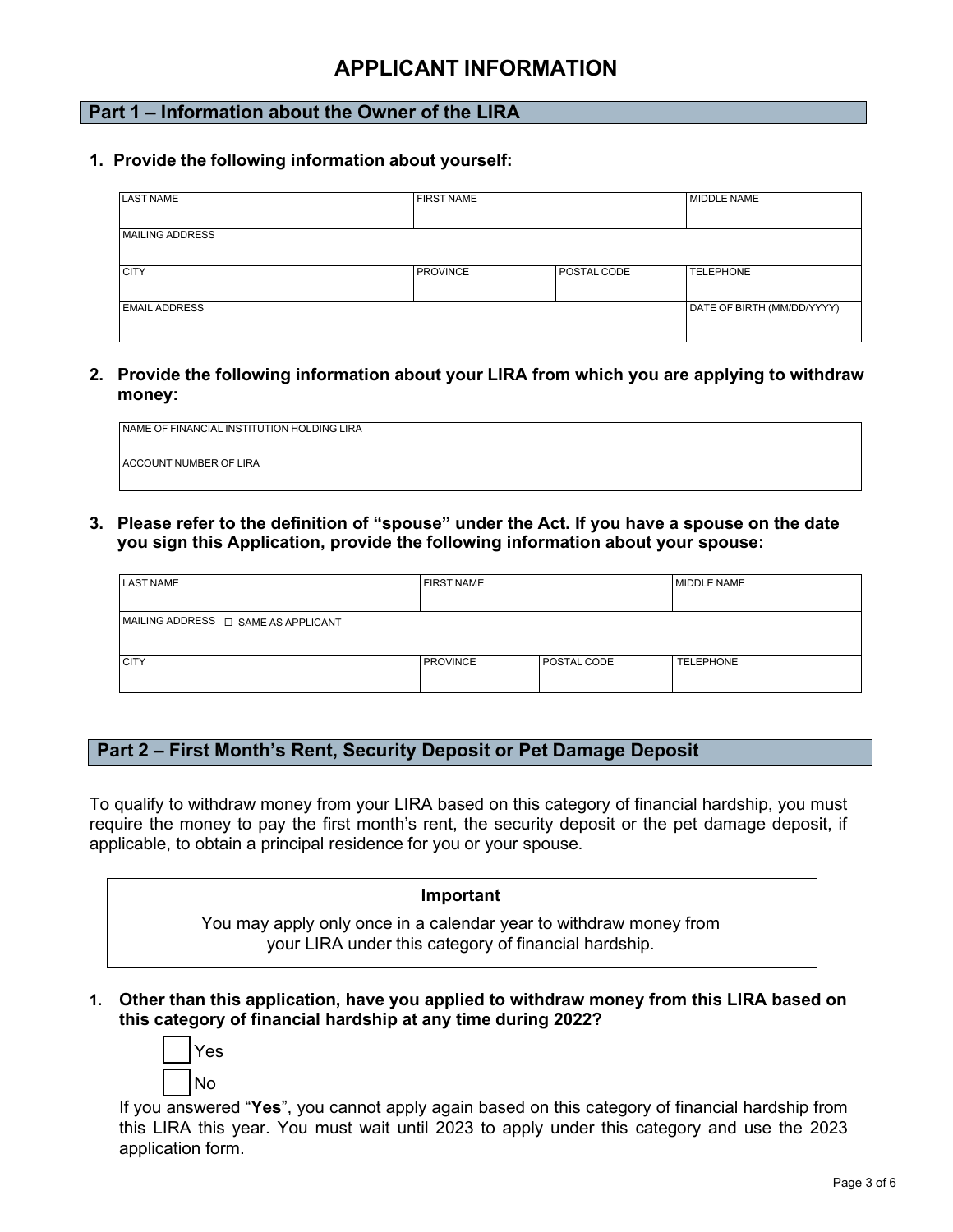**2. The maximum amount that may be withdrawn from this LIRA in accordance with the Regulations.**



## **Maximum withdrawal for this category of financial hardship**

The maximum amount of money that may be withdrawn from your LIRA to pay the first month's rent, the security deposit or the pet damage deposit, if applicable, to obtain a principal residence for you or your spouse is the amount in Box (C) plus the amount of taxes that must be deducted and withheld as a result of the withdrawal. However, the amount of money that you will receive as a result of a maximum withdrawal is the amount in Box (C), less any applicable fees charged by your financial institution for the withdrawal.

You may not withdraw an amount that is greater than the amount of money in your LIRA.

#### **3. Indicate the amount of money that you are applying to withdraw from this LIRA (Choose only one of the following options):**



I want to have the maximum amount allowed under the Regulations withdrawn from my LIRA.

**or**



I want to have solution of the withdrawn from my LIRA, which is less than the maximum amount allowed under the Regulations. I understand that under this option, the amount of money that I will receive will be the amount that I have requested to be withdrawn reduced by the amount of the taxes that must be deducted and withheld as a result of the withdrawal and any applicable fees charged by my financial institution for the withdrawal.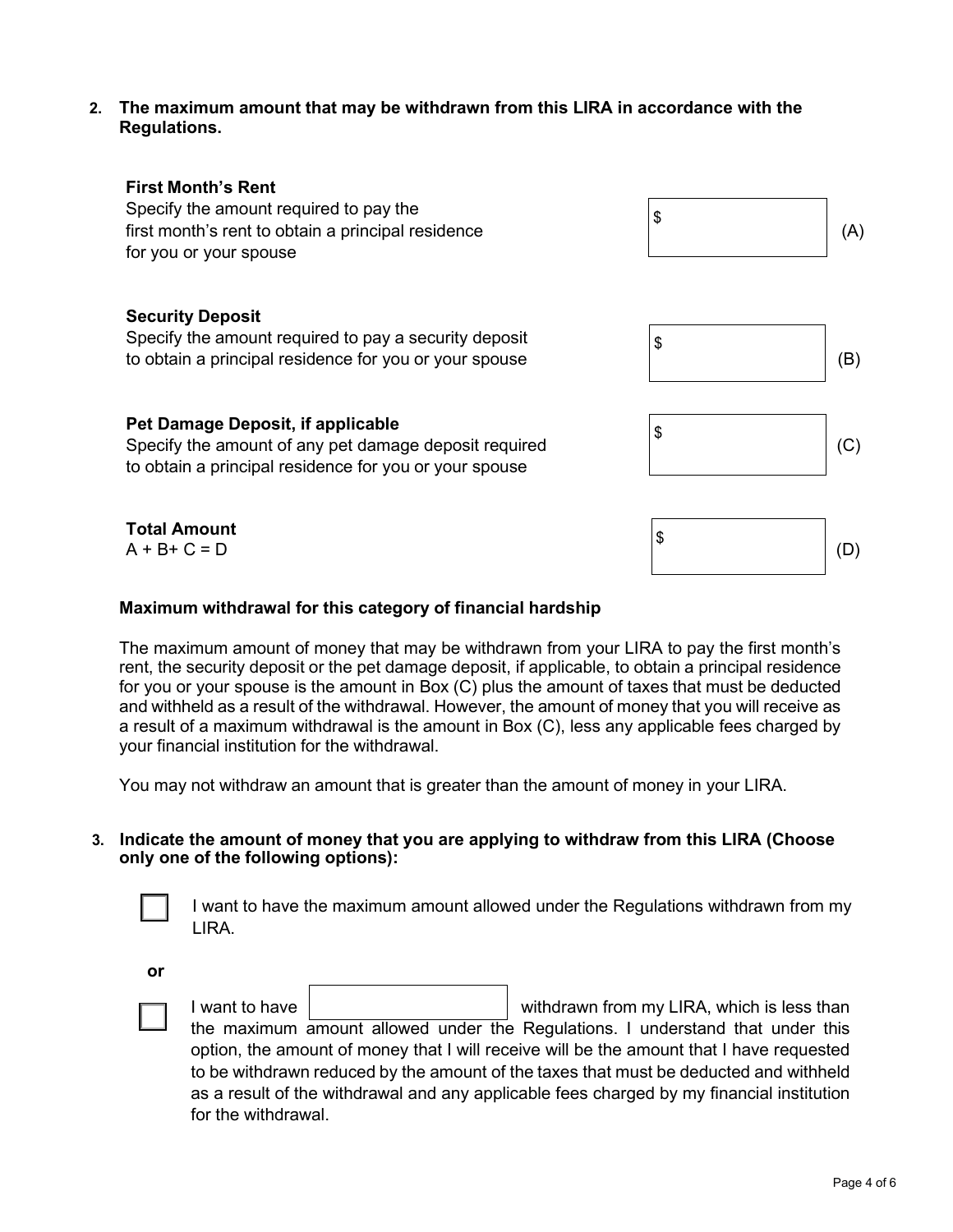### **4. What is the address of the principal residence that you or your spouse (if applicable) want to rent?**

A principal residence means a premises, including a non-seasonable mobile home, that is occupied by an individual as the individual's primary place of residence.

The principal residence **must** be one of the following:



Your principal residence, located at the following address:

Your spouse's principal residence, located at the following address:

| Unit Number | <b>Street Number</b> |          | <b>Street Name</b> |             |         |
|-------------|----------------------|----------|--------------------|-------------|---------|
|             |                      |          |                    |             |         |
| City        |                      | Province |                    | Postal Code | Country |
|             |                      |          |                    |             |         |

#### **Additional documentation required:**

A copy of the rental agreement, if applicable.

Note: The rental agreement must be dated not more than 12 months before the date on which the application is received by the financial institution that administers the LIRA.